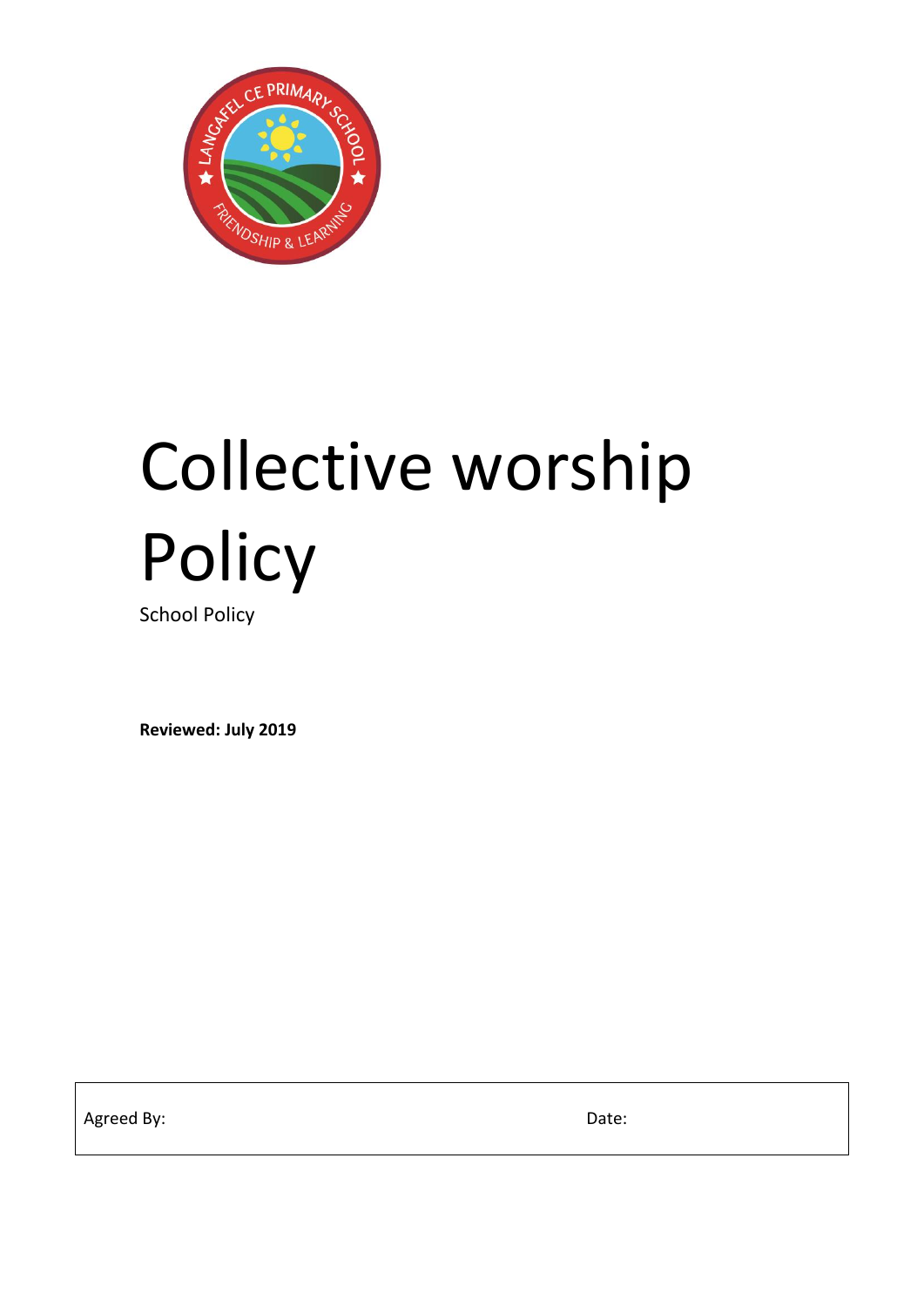

# **Our Vision**

We believe in the potential of every child regardless of background or individual needs. We are committed to providing an emotionally supportive environment, where pupils flourish, growing both spiritually and academically; securing foundations for each child to understand who they are and the unique qualities they bring to the world.

## **Introduction**

Our collective worship policy strengthens and supports the Christian identity of our school, reaffirms our vision and associated values of Koinonia, perseverance, honesty and respect and celebrates the central role that each child has to play in their community. Our worship reflects the variety of traditions found in the Church of England, and will recognise and follow the Christian liturgical year. The daily Christian act of worship is central to our ethos and is supported by all staff and governors. It makes an important contribution to the overall spiritual, moral, social and cultural development of the whole school community.

Collective Worship gives pupils and school staff the opportunity to:

- Engage in an act of community
- Express praise and thanksgiving to God
- Be still and reflect
- Explore the big questions of life and respond to national events
- Foster respect and deepen spiritual awareness
- Reflect on the character of God and on the teachings of Christ through Biblical texts
- Affirm Christian values and attitudes
- Share each other's joys and challenges
- Celebrate special times in the Christian calendar

In line with the requirements of the requirements of the Statutory Inspection of Anglican and Methodist Schools (SIAMS) schedule, we aim to ensure that collective worship:

- a) Offers the opportunity, without compulsion, to all pupils and adults to grow spiritually through experiences of prayer, stillness, worship and reflection.
- b) Enables all pupils and adults to appreciate that Christians worship in different ways, for example using music, silence, story, prayer, reflection, the varied liturgical and other traditions of Anglican worship, and festivals.
- c) Helps pupils and adults to appreciate the relevance of faith in today's world, to encounter the teachings of Jesus and the Bible and to develop their understanding of the Christian belief in the trinitarian nature of God and its language.
- d) Enables pupils as well as adults to engage in the planning, leading and evaluation of collective worship in ways that lead to improving practice. Leaders of worship, including clergy, have access to regular training.
- e) Encourages local church community partnerships to support the school effectively in developing its provision for collective worship.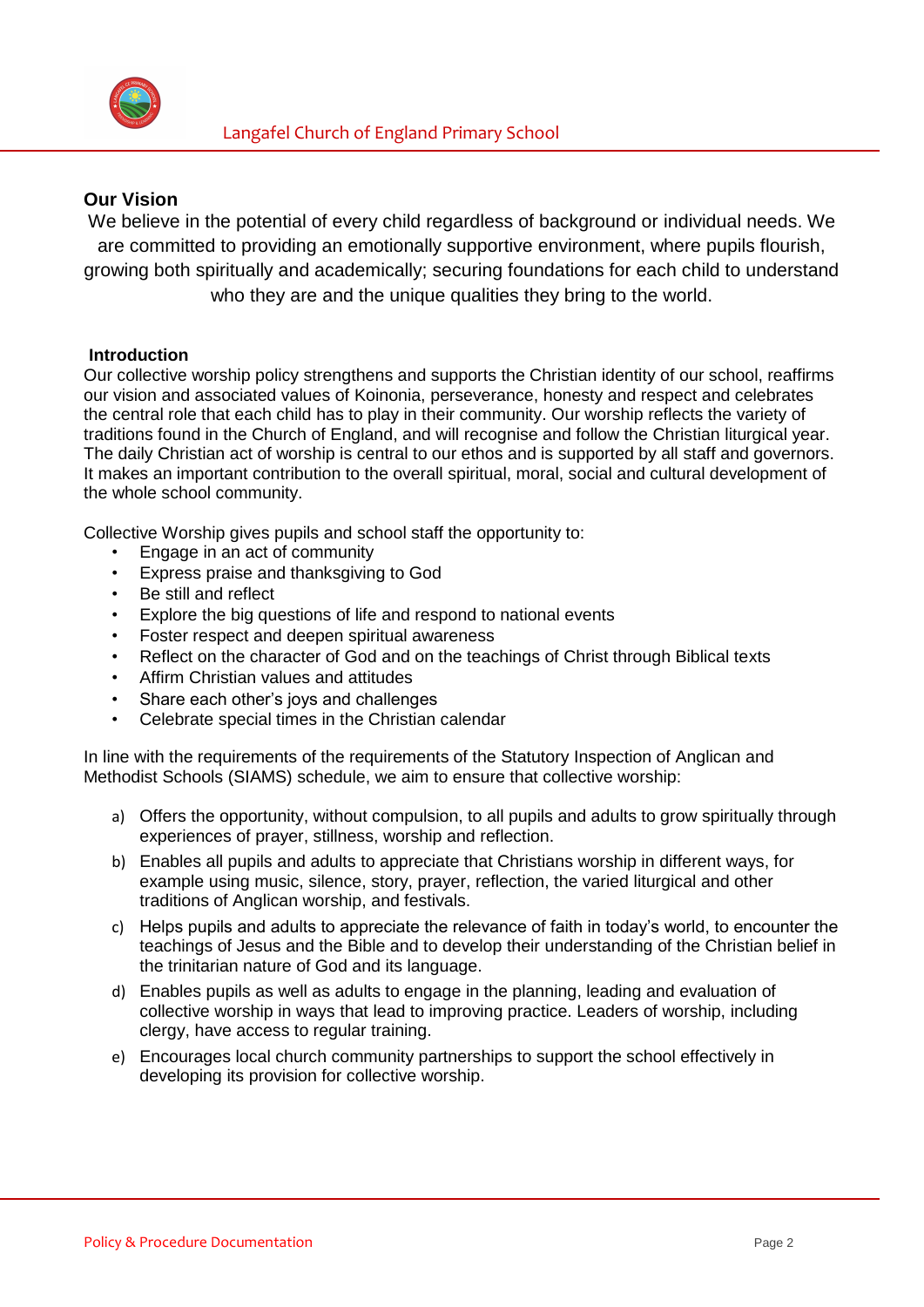

### **Implementation**

Collective worship is planned by a variety of stakeholders including staff, pupils, the incumbent of our local church and external visitors in consultation with the collective worship leader. This act of worship can take place at any time of the school day and in any regular school grouping e.g. whole school, key stage or class. Our school plans systematically and cohesively using *Rochester Diocesan Collective Worship Planning – A new approach to collective worshi)* which is adapted and changed to meet the needs of our community. This ensures that there is a shared understanding of the long and short term planning of worship and this enables continuity.

Visitors to our school are asked to read and comply with our school visitor and safeguarding policies: This should include discussing the content of any worship with a member of the senior leadership in order to ascertain its suitability for the school community.

Visitors are never left alone with children as the supervision of pupils remains the responsibility of school staff.

We meet *every day at 10.25am. We have whole school and Key Stage worship each week.* We are mindful of the variation in personal spiritual styles and provide a range of creative opportunities including music, silence, symbolism, drama, use of IT, art and questioning.

Our worship consists of 4 elements:

- *Gather*  we welcome the community, for example, *with music, liturgy and the lighting of a candle which is battery powered due to the children in SLIC often worrying about a flame.*
- *Engage*  we share, for example, *a Bible reading, followed by an activity to engage pupils with the Christian message and links to our visison or the value of the week.*
- *Respond*  pupils, for example, *discuss, question, share, reflect, pray or sing.*
- *Send*  we share, for example, *the message of the worship again and ask pupils to think about how they will affect their day / learning/ behaviour. We often reflect upon how this will alter and enhance our lives. We close with a final prayer, music and the extinguishing of our special candle.*

### Expectations of pupils:

Pupils regularly plan and lead worship on a voluntary basis. They work with the collective worship leader during lunchtime club to develop their own understanding of worship and to design a worship to support the spiritual development of their peers. This is often a group of older children but has been a group of the worship club and the school council.

### **Developing Worship**

The school allocates part of its budget to support the daily act of collect worship. The collective worship leader attends regular professional development with Rochester Diocese and accesses a wide range of resources to ensure that worship is both inspiring and engaging.